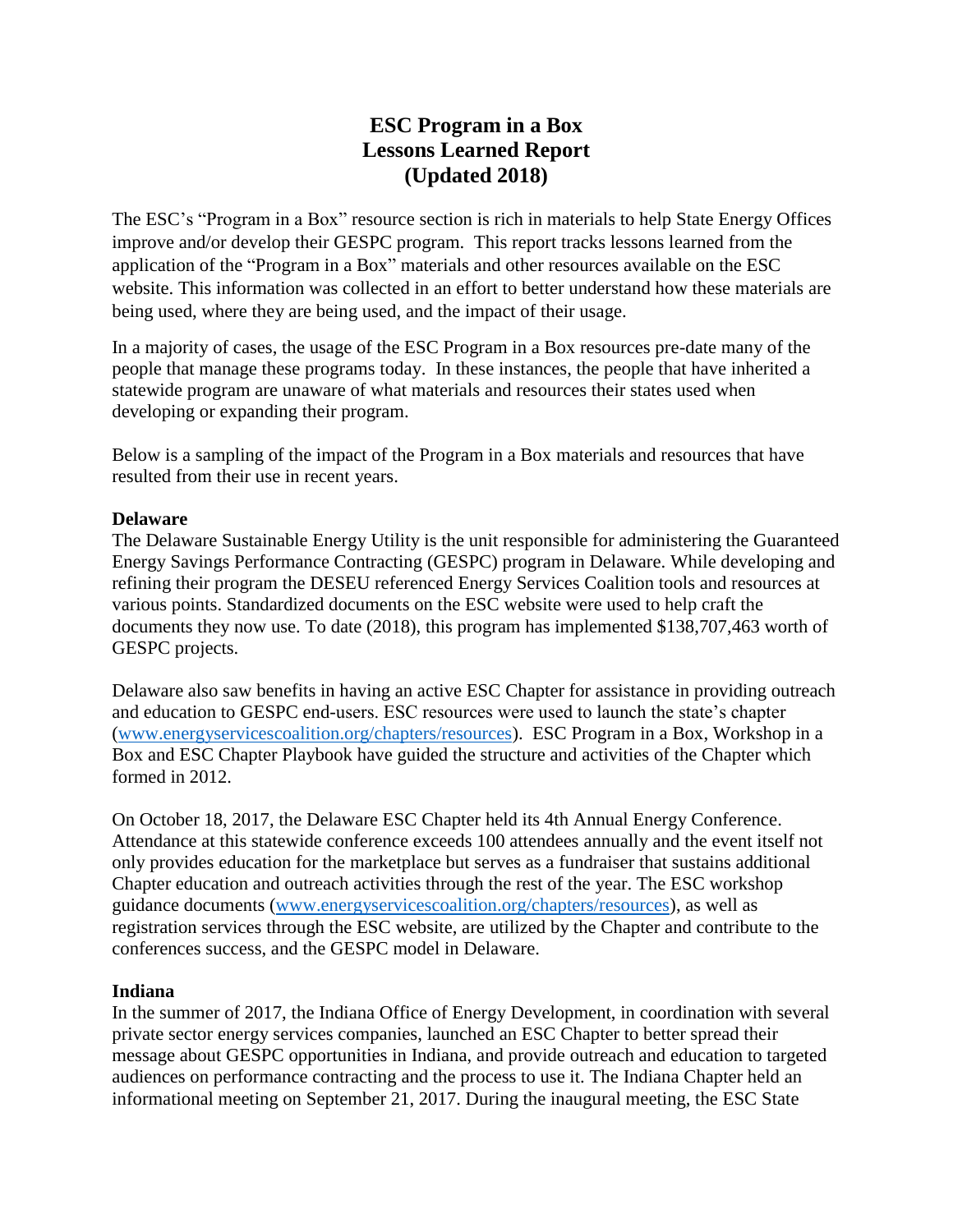Liaison shared information about other chapters, their activities, organization and next steps. Included among the items presented was the Program in a Box's *Starting an ESC Chapter PowerPoint* [\(http://www.energyservicescoalition.org/chapters/resources\)](http://www.energyservicescoalition.org/chapters/resources).

At a subsequent organizational meeting on October 30, 2017, the new Indiana ESC Chapter used documents (from the Program in a Box), including *[Chapter Startup Guidance](https://energyservicescoalition.org/chapters/resources)*, *Suggested Agenda for Organizational Meeting* and *[Suggested Responsibilities](•Suggested%20Responsibilities%20for%20ESC%20State%20Chapter%20Committees) for Committees*.

Since their organizational meeting the Indiana ESC Chapter has accessed additional ESC tools and resources, including, *[Chapter Playbook](http://energyservicescoalition.org/Data/Sites/1/documents/resources/esc-chapter-playbook-v2.pdf)*, *[Job Calculator](http://energyservicescoalition.org/Data/Sites/1/documents/resources/esc-jobs-report-template-2017-v1.xlsx)*, *[Workshop in a Box](https://energyservicescoalition.org/workshop-in-a-box)*, and [sample](https://energyservicescoalition.org/resources/model-documents)  [documents.](https://energyservicescoalition.org/resources/model-documents)

#### **Georgia**

Georgia, with assistance from the ESC community, passed a constitutional amendment earlier this decade that allowed for GESPC in the state. Since that time the state program has relied heavily on ESC documents. Currently, the state program is reviewing the *[ESC Ten Key](https://energyservicescoalition.org/10-key-attributes)  [Attributes](https://energyservicescoalition.org/10-key-attributes)* with a desire a to adopt more key program tenets as time goes on. The ESC has also assisted Georgia with [pre-qualified procurement documents](https://energyservicescoalition.org/resources/model-documents) to help them streamline and reshape the process in GA.

## **Florida**

ESC documents have recently been used by Florida Department of Agriculture to understand the k-12 market and process.

# **Historical Examples**

The impact of *[Program in a Box](https://energyservicescoalition.org/design-a-gespc-program)* resources can be traced back more than a decade and have produced benefits that are measurable and unmeasurable. Some of these examples include:

# **Arizona**

The State of Arizona used many ESC resources during the time period of 2006 through 2014. Chief among the resources tapped was the ESC collection of [Executive Orders](http://energyservicescoalition.org/attributes/gubernatorial-support) (E.O.) regarding Energy Savings Performance Contracting. A review of these documents served as the basis for Arizona's Executive Order 2008-29 that established the foundation of vigorous energy efficiency and renewable energy efforts in Arizona public buildings. The E.O. directed all State agencies to work with the Arizona Energy Office in benchmarking buildings and called upon the Arizona Energy Office to accelerate efforts to promote the use of energy performance contracts as an appropriate financing mechanism to fund energy efficiency and renewable energy projects in public infrastructure. This E.O. led to the Arizona Governor's Office of Energy Policy's ARRAera "Energy Performance Contracting in Schools Program." The program, funded by ARRA, provided a 30 percent buy-down (capital infusion) for schools that entered into an GESPC. Nearly \$50 million worth of projects in 28 schools statewide were undertaken as a result. These projects are saving these schools a combined \$5 million annually on energy bills.

Prior to the Executive Order, the Arizona Energy Office utilized the ESC's Program in a Box resources in establishing a public-private ESC Chapter to educate the marketplace and to address